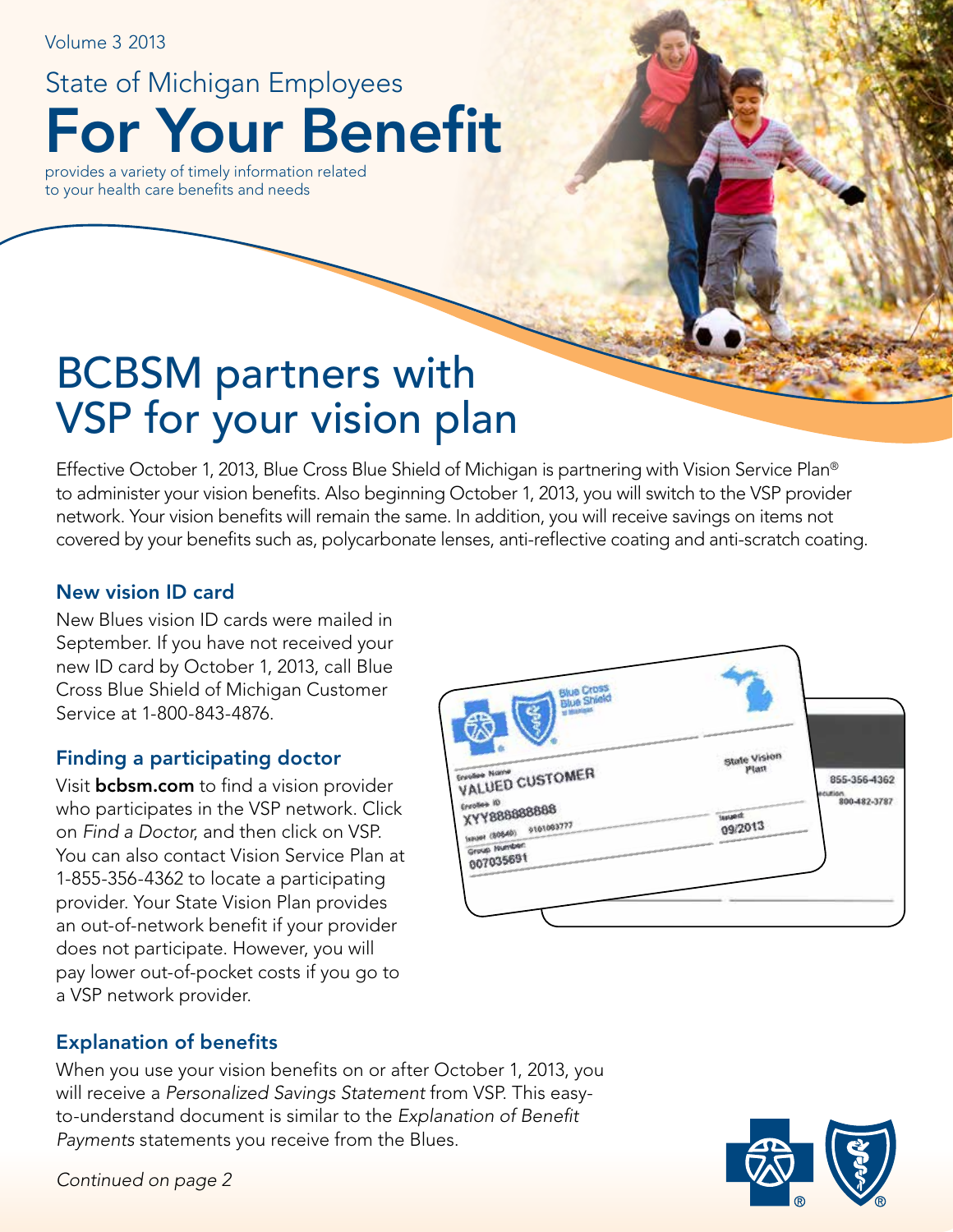### *Continued from page 1*

### VSP network

VSP has nearly 29,000 providers nationwide, including more than 1,100 in Michigan. Medical office, retail setting, and neighborhood locations offer full service (exams and eyewear), with 88 percent of locations offering evening, weekend or early morning hours. Popular regional retail chain providers in the VSP network include:

- Rx Optical, a Michigan-based retailer
- Costco, with 400 locations nationwide
- Heritage Optical, with two locations in Detroit
- SVS Vision, with 54 locations in Michigan also one of the Top 50 U.S. optical retailers
- Henry Ford Health System OptimEyes, with 18 locations in Michigan

Whether you choose a VSP doctor or a participating retail chain provider, using your vision coverage will be easy and convenient, with no claim forms to complete.

### Savings and discounts

You will have nationwide access to competitive pricing on all lens options. In addition, you will receive special discounts for LASIK, Custom LASIK and PRK if you see an in-network eye doctor.

### Customer service

For questions about your vision coverage, call Vision Service Plan at 1-855-356-4362. Hours of operation are: Monday through Friday from 8 a.m. to 11 p.m. Eastern time; Saturday from 10 a.m. to 11 p.m. Eastern time; Sunday from 10 a.m. to 10 p.m. Eastern time.



### Contact MedImpact for prescription drug questions

As a reminder, your State of Michigan prescription drug coverage is provided by MedImpact. This change went into effect January 1, 2013. For all questions regarding your prescription drug plan, please call MedImpact at 1-877-403-6034.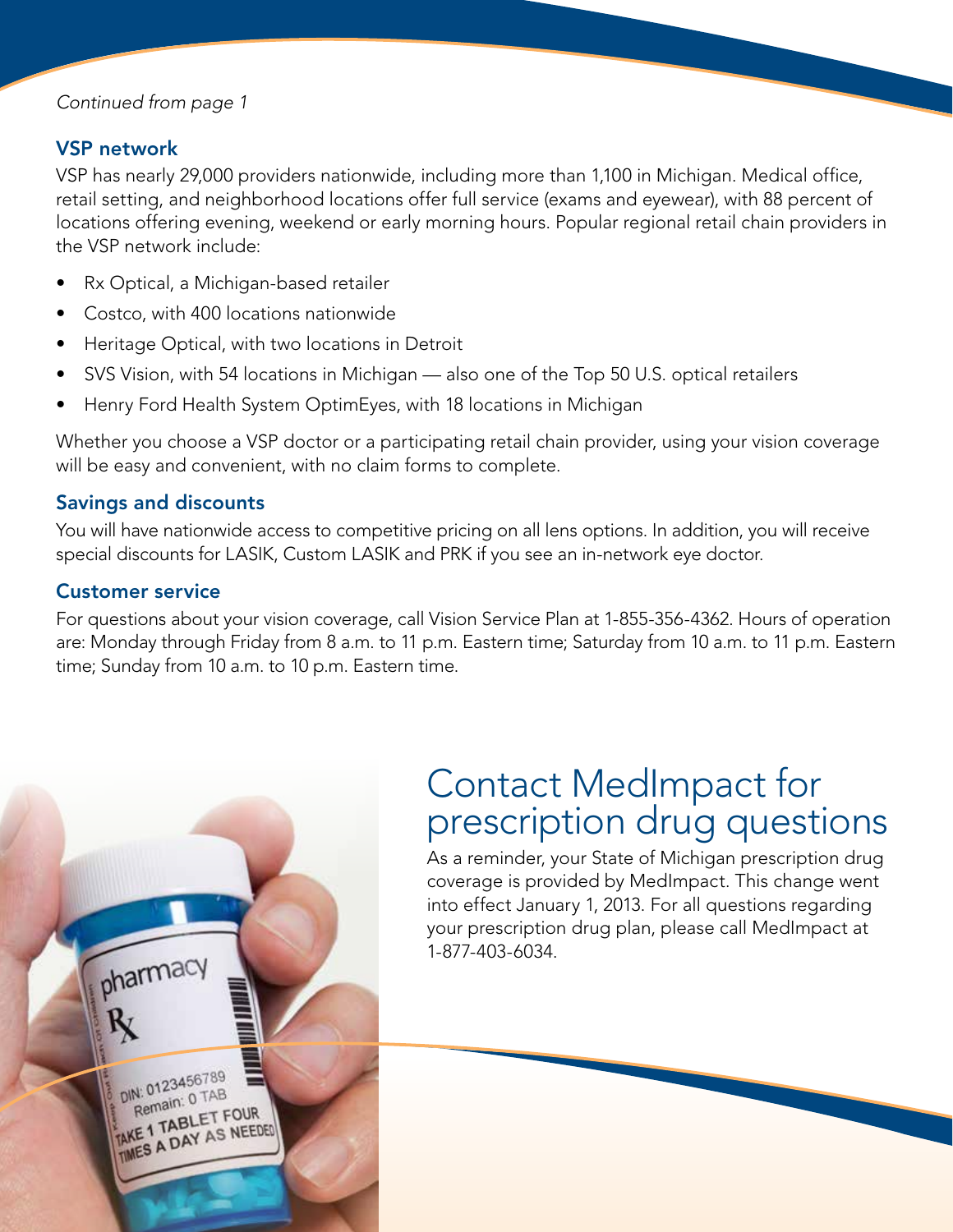## Case management helps you get the care you need

Facing a serious illness, such as respiratory failure, diabetes, stroke or cancer can be overwhelming. To help you manage these types of conditions, Blue Cross Blue Shield of Michigan offers assistance through the Case Management program. The program provides support during hospital stays and treatment, as well as during the at-home recovery process. While you're receiving medical care, you work with a dedicated registered nurse case manager, who will help you navigate the health care system and get the care you need.

### Enrolling in Case Management

Case Management is a voluntary program offered to you and your eligible dependents at no cost to you. You may enroll yourself in the Case Management program if you need help managing a serious illness. You may also be referred to the program by your physician or a hospital staff member, such as a discharge planner or social worker.

### Working with a nurse case manager

The nurse case manager works with you to create a plan to address your needs. Your case manager will help you review your health care needs and understand your treatment plan. In addition, he or she will work with your physician, discuss your progress with you between doctor visits, and coordinate services ordered by your physician when you are discharged from the hospital.

Members typically receive case management services for six months to a year. Your case manager handles the case until you have completed all treatment and met your health goals established while participating in the program.



The following are other services that your case manager may provide:

- Find network providers in your area
- Facilitate the delivery of medical supplies and equipment ordered by your physician
- Provide referrals to community resources for emotional, financial and other supportive services

To participate in the Case Management program, please call or have your physician call BCBSM at 1-800-845-5982. To learn more about Case Management and other BlueHealthConnection® programs visit bcbsm.com.